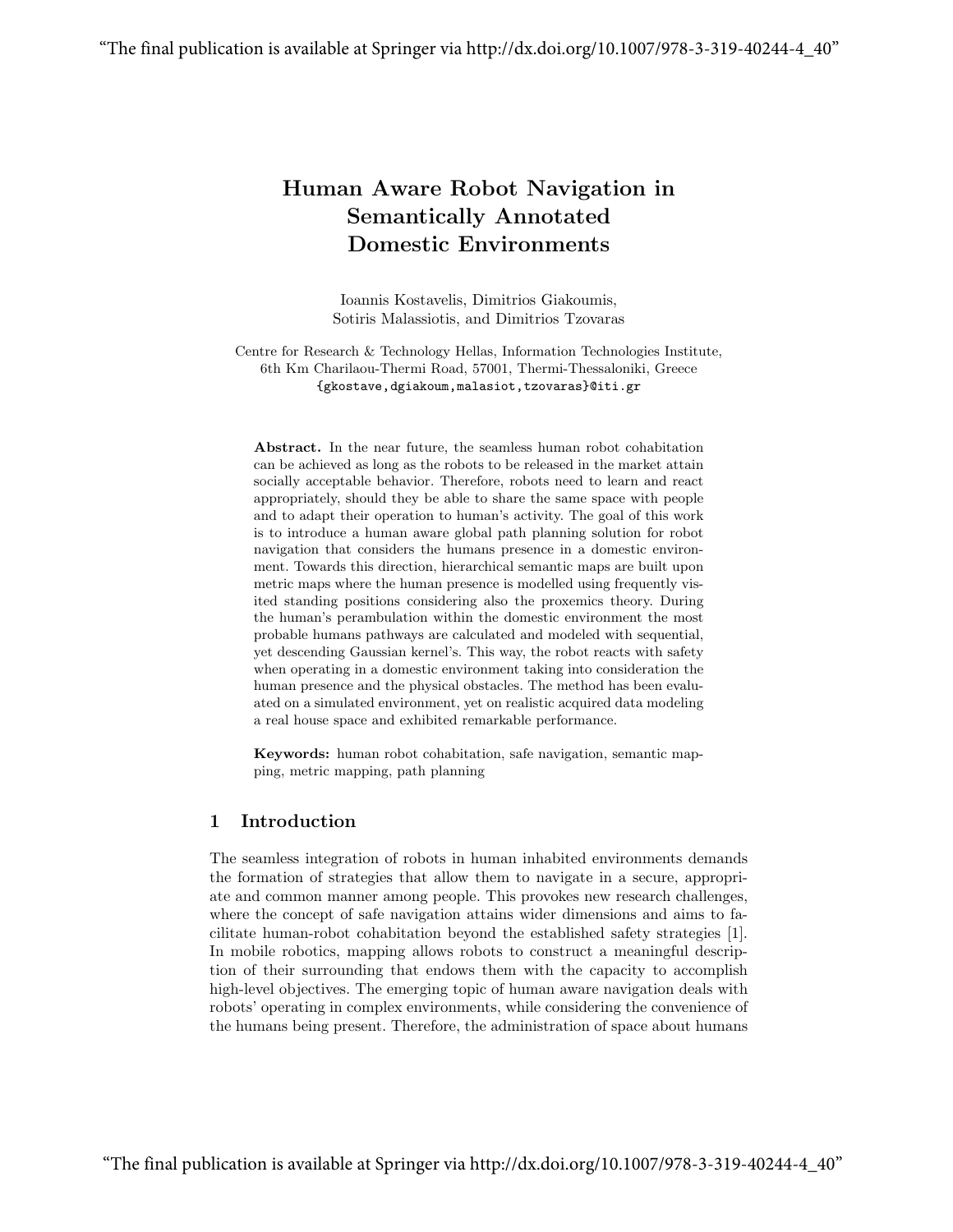and their reaction when interacting with each other need to be comprehended and modeled.

Environment modelling in terms of metric mapping comprises the cornerstone for the majority of the robotic applications. Specifically, in order for a robot to be able to navigate efficiently, a consistent metric map has to be built. In the last decades a lot of research has been conducted in the area of mobile robot navigation and mapping [2], yielding remarkable performance. With the purpose of accurately localizing themselves [3], [4], mobile robots construct a consistent representation of the spatial layout of their working environment. The representative works described in [5], [6] and [7] prove the necessity for an accurate representation of the robot's surroundings as well as the development of efficient mapping methods. More precisely, simultaneously localization and mapping (SLAM) provides solution to the problem, according to which a mobile robot placed at any unknown location in an unexplored area incrementally builds a consistent map of the environment while simultaneously determines its location within this map. Seeking to engineer an efficient solution to this problem, several successful research attempts have been carried out, an analytical summary of which is presented in a two-part review paper [8], [9].

Albeit the advances in metric mapping, in order a robot to apprehend the environment in the way a human does, the formation of maps augmented by semantic attributes involving human concepts, such as types of rooms, objects and their spatial arrangement, is considered a compulsory attribute for the future robots. Semantic mapping [10] is a qualitative description of the robot's surroundings, aiming to augment the navigation capabilities and the task-planning, as well as to bridge the gap in human-robot interaction (HRI). A representative work where the semantic mapping is addressed with emphasis on HRI by using natural language is the one described in [11] and enables in the the most direct way robots to socialize with humans. Moreover, it is an evidence that contemporary robots use to navigate in their environments by computing their pose within metric maps and, therefore, the vast amount of the semantic mapping methods reported in the literature use these metric maps to add semantic information on top of it [12], [11].

The next step, after the construction of a map commonly apprehended by humans and robots, is the adoption of a human-aware behavior, while the robot performs navigation activities within the explored environment. However, during the robot's perambulation it is essential to consider navigation strategies that facilitate the convenience of the individuals being present and increase safety. One the one hand, safety can be achieved up to one extend using the on-board robot sensors for typical obstacle avoidance. One the other hand, the answer to the human's convenience during the robot's operation in a domestic environment stems from the social sciences, where the anthropologist Edward T. Hall [13] designated the Proxemics Theory. In accordance with this theory, the human comfort levels are influenced from their distance from other persons and, consequently, there are zones, i.e. proxemics zones, that determine the intimacy equilibrium model among human-human interactions. Robotics science adopted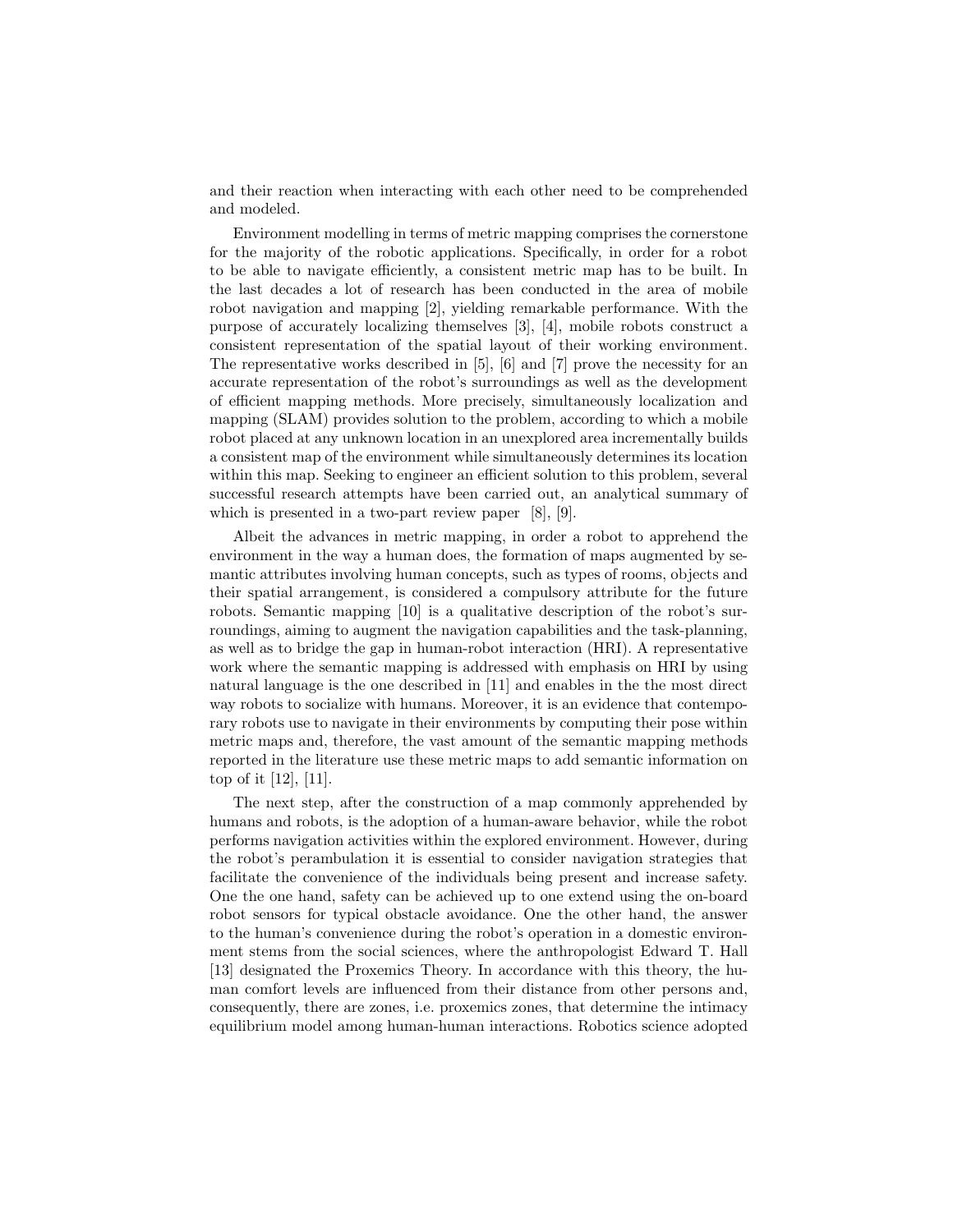the Proxemics theory to model the human-robot interactions according to which the robots should be capable of perceiving proxemics and adopt their behavior accordingly [14]. Specifically, the work in [15] presents a navigation strategy in populated environments based on the prediction of people's movement and the level of discomfort as imposed by the proxemics theory. In a more contemporary solution, the work in [16] represent the social zones in terms of isocontours of an implicit function capable of describing complex social interaction. Such zones are shaped through non-linear probability functions which derive as solutions to a learning problem in the kernel space.

# 2 Proposed Methodology

#### 2.1 Outline

In this work, a dense 3D metric map is firstly constructed processing the input images acquired from a RGBD sensor mounted on a mobile robot. On the top of the metric map a hierarchical semantic knowledge base is formed encoding all the high level information that describe the domestic environment in a human compatible model. In the knowledge database, information about the location of the large objects, the supporting surfaces and the human frequently visited standing positions are stored. The direction of human motion is constantly calculated among consecutive frames and the distance from the human and the standing positions is computed. Then, by minimizing those two parameters, the most probable path to be followed given his/her current position and the defined standing positions is calculated using a Dijkstra algorithm. In course of the calculated human path, Gaussian kernels of descending amplitude are defined, the parameters of which follow the proxemics rules. During the robot global planning, all the static obstacles of the metric map are top down projected and together with the sequences of the Gaussian kernels are used to form the map on which the  $D^*$  Lite algorithm is executed to find an optimal path for the robot.

#### 2.2 Metric and Hierarchical Semantic Mapping

The method we describe here uses a metric map in order to perform robot navigation activities. The metric mapping solution adopted, is the one presented in [17], yet enhanced in terms of memory and speed management in order to be operable for large scale mapping scenarios. This method utilizes the on-board RGBD sensor of the robot and performs incremental motion estimations along the robot's travel. Specifically, visual features (SURF) are matched among consecutive frames and by using the corresponding depth information, 3D matched features are produced. This set of matched features are fed into a Random Sample Consensus (RANSAC) algorithm [18] and the robot's motion estimation is calculated. Then, the robot estimated poses and the corresponding matched features are treated as graph, the optimization of which is performed using the g <sup>2</sup>o optimization algorithm [19]. Upon the metric map, the hierarchical model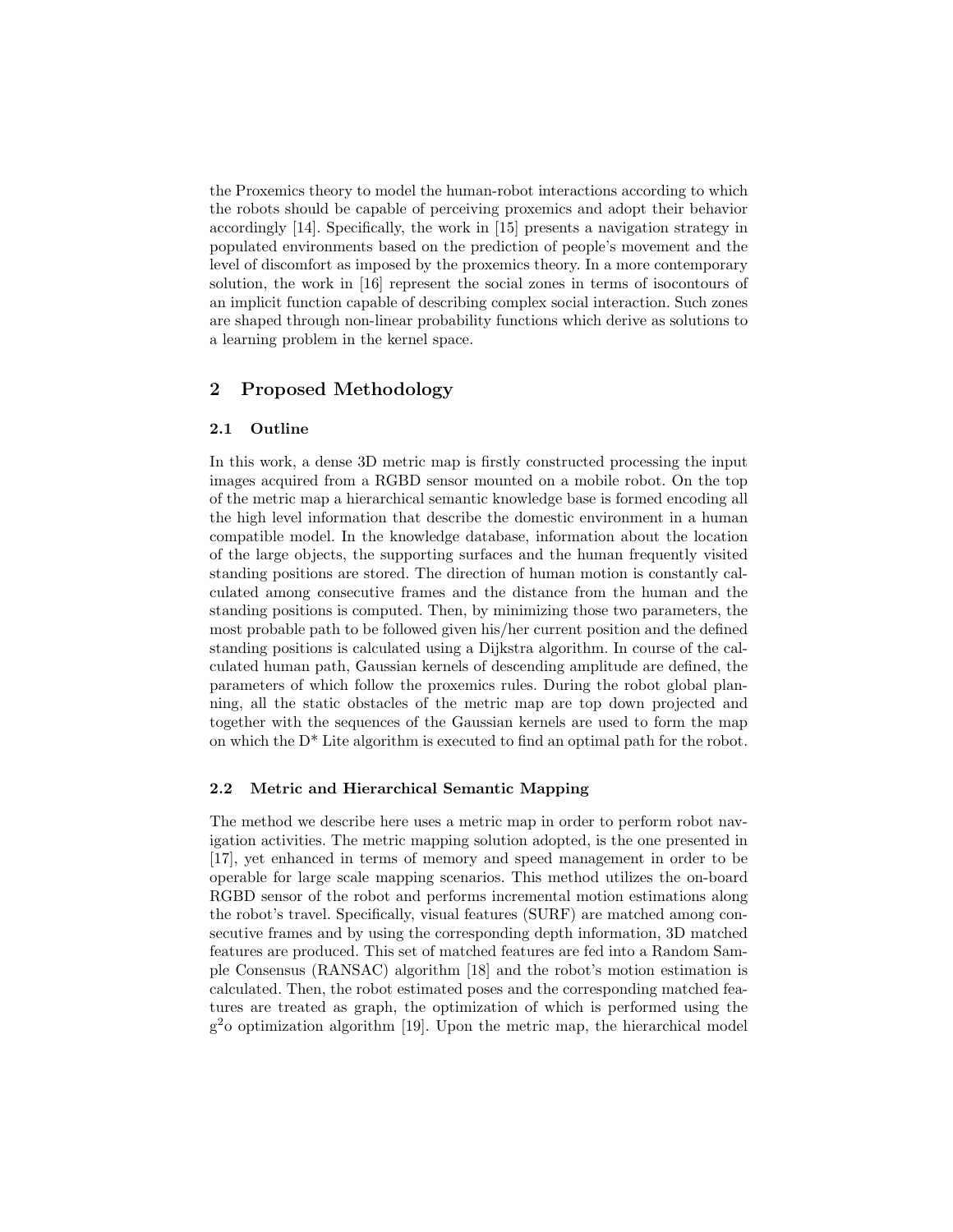that contains semantic information is constructed. The latter is tree structure that retains the relationships among objects and places, the object supporting surfaces as well as the human standing position describing explicitly the domestic environment in terms of human concepts. The hierarchical mapping comprises a connection among the metric map and the human oriented concepts providing thus the robot with the capacity to apprehend the environment in a human compatible manner. Specifically, the semantic information is stored in an XML schema and comprises the following structure: the house environment is organised in rooms, the room types consist of large objects and frequently visited standing positions, the large objects are related with the robot parking positions and with small objects. The small objects are organized in terms of their attributes, their grasping points and their relations to other objects. Additionally, the room borders are connected with the metric map to define their coordinates, something that is also determined for the large and the small objects as well as the human standing and the robot parking positions. An illustrative example of the metric and hierarchical semantic mapping components is presented in Fig. 1.



Fig. 1. (a) A reference image of a scene, (b) the hierarchical semantic model used for the annotation of the mapped environment, and (c) the 3D metric map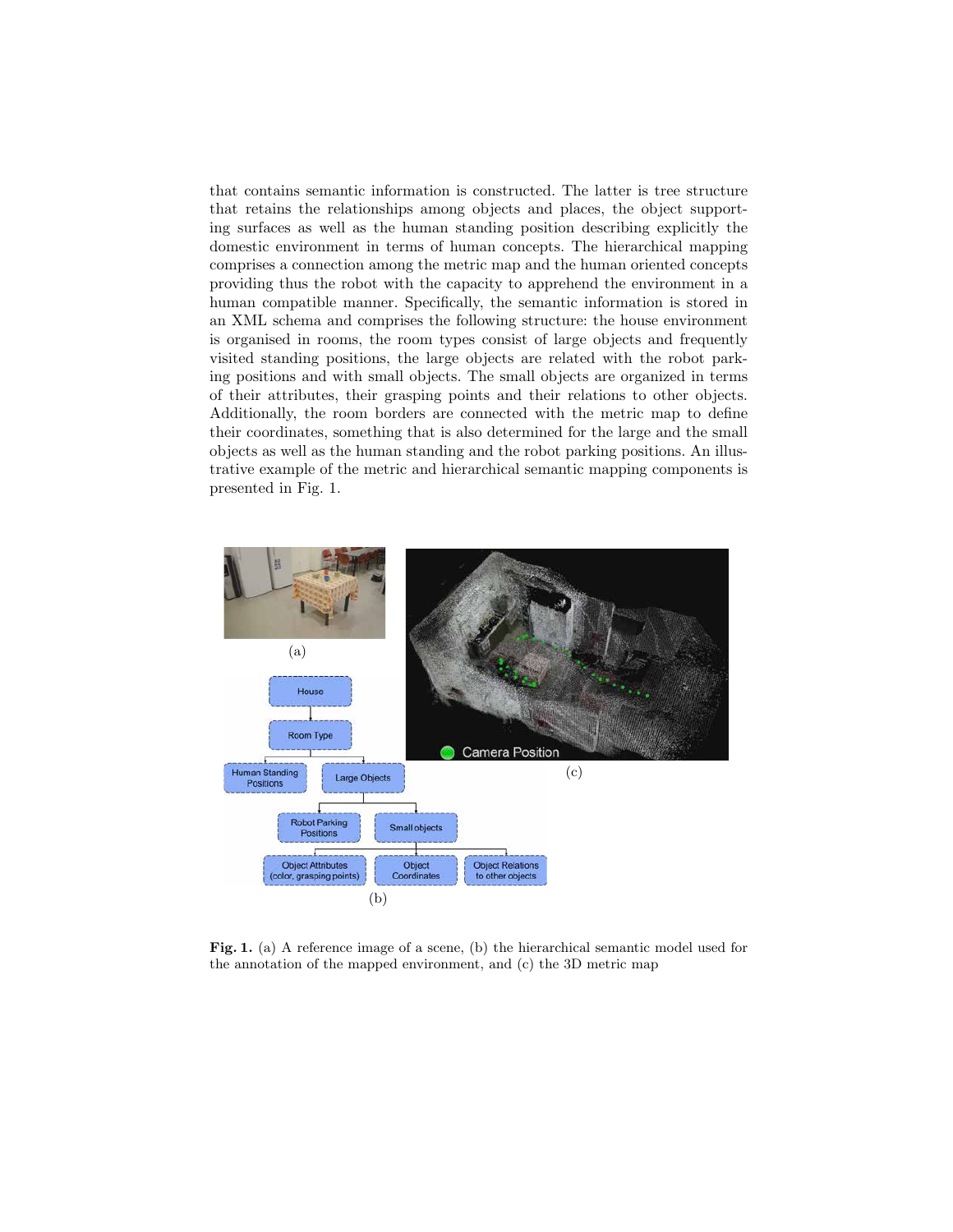#### 2.3 Human Motion Intention Modelling

Since all necessary information about the objects in the house has been modeled, this knowledge can be utilized from the robot to execute its navigation routines. Yet, the human presence needs to be considered during the robot's locomotion and, therefore, a human detection engine has been developed using the background information, by subtracting the current robot view from the 3D metric map. After certain optimization techniques on the subtracted frame, a rough human silhouette is extracted, the center of mass of which is utilized to calculate the intention of the human motion. In more detail, the direction of human motion is constantly calculated among consecutive frames and the distance from the human and the standing positions is computed. To model the short term human motion intention, the orientation deviation  $\mathbf{d}_{\mathbf{r}}$  from the current human pose to all standing position is calculated and the distance deviation  $\mathbf{d}_1$  from the current human location to all the standing positions is also determined. Assuming that there are N human standing positions, the most probable one  $(P_i, i=1,\dots, n)$ N) that the human will move towards to, can be determined by minimizing the  $P_{i=1}^N = argmin(\alpha \mathbf{d}_{\mathbf{r}}^N_{i=1} + \beta \mathbf{d}_{\mathbf{l}}^N_{i=1})$  where  $\alpha$  and  $\beta$  are regularization parameters that control situations where the modelled environment is congested, i.e with many furniture where the user has to follow curved paths to reach a standing position. The minimized values of the criterion are sorted from the most probable to the less probable one. All the human paths among his/her current location and the standing positions are calculated using a Dijkstra algorithm. For each point (location in the map) of the calculated human path sequence, an oriented Gaussian kernel is centered, the parameters  $_x$  and  $_y$  of which, model the personal space of the human. The amplitude A of the Gaussian kernels that form each human path is reverse proportional to the values of criterion  $P_{i=1}^N$  indicating that the paths with less probability to be followed by the human have diminished weights. An example of the aforementioned strategy exhibited in the Fig. 2



Fig. 2. a)Still human modelled with a single Gaussian kernel and b) walking human with predicted paths modeled as a sequence of Gaussian kernels with retaining various amplitude A for the different paths.

#### 2.4 Human Aware Navigation

Given the metric map of the domestic environment and the modelling of the human motion intention, the robot should draw a path in order to reach to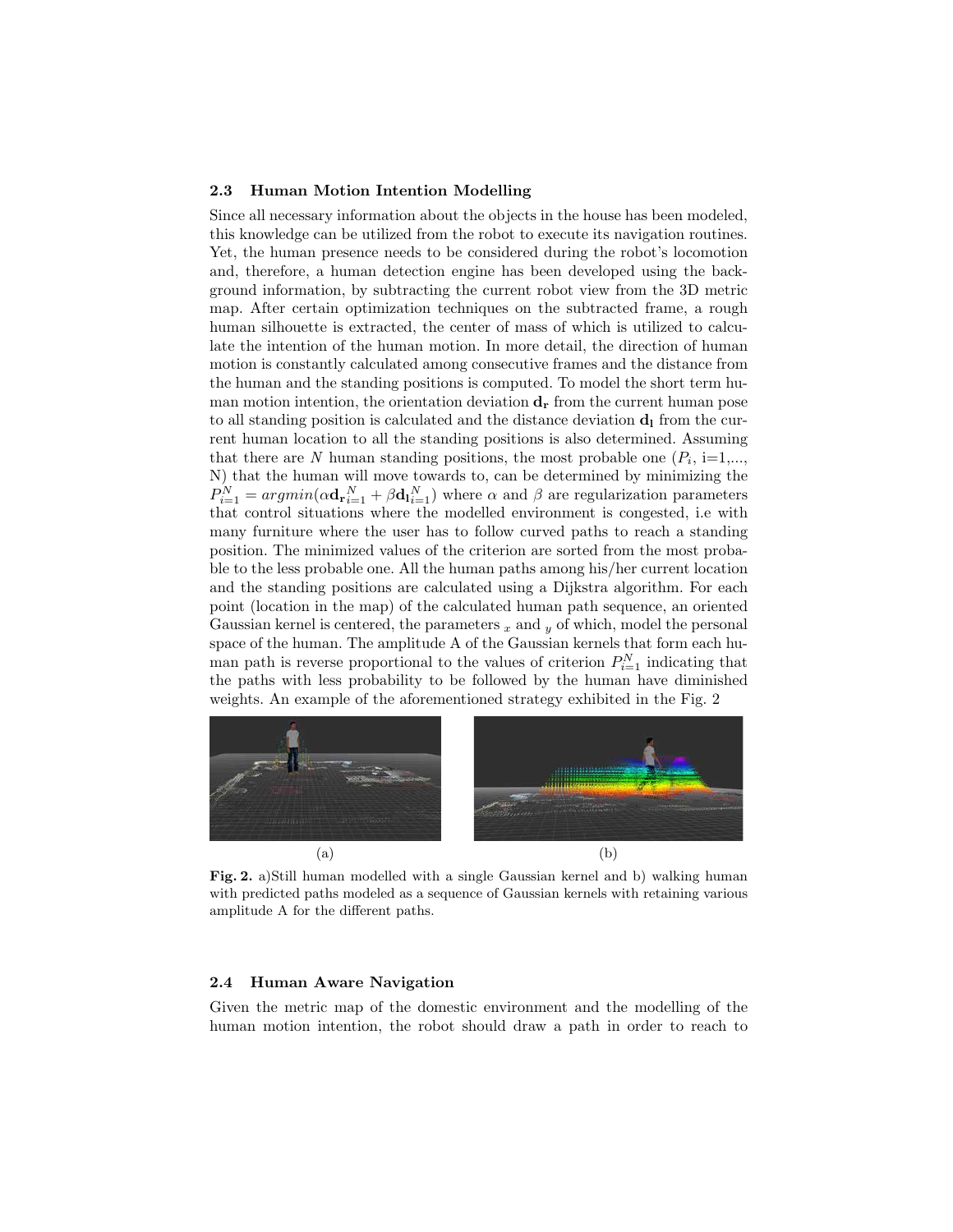its target location. The paper in hand examines the occasion of the global path planning where the robot has to find an optimal path that conjugates its current position to a goal one. Although the global planners typically work on static maps, the proposed strategy incorporates dynamically updated metric maps by modelling the human presence in the environment. Specifically, during the robot global planning, all the static obstacles of the metric map are top down projected and together with the sequences of the Gaussian kernels are used to form the map. The weighs of the sequential Gaussian Kernels (i.e. their amplitude A) are coded as weights in the metric map, while the respective points of the metric map are declared as lethal obstacles for the path planner. The utilize planning algorithm is the D\* Lite [20] and is executed to find an optimal path for the robot. Following the Proxemics theory, parameterizations of the human presence using Gaussian kernel varies in occasions where the human is relatively still, i.e. standing or sitting, with the occasions where the person is moving. Following the proxemics rules, the personal space of the human is within the range of [0.45 - 1.2]m; in our method in order to increase safety during robot operations and to avoid unintentional collisions, we selected different social radius to model the human presence and, thus, we set the human personal space to 0.8 and 1.2 for moving and standing still, respectively. This selection was found to be descent compromise among, human comfort and natural robot motion under social constrained environments. A graphical outline of the steps for the proposed method is illustrated in the Fig. 3.

## 3 Assessment of the Proposed Method

The proposed method has been evaluated on realistic acquired data from a regular domestic environment. Firstly, the metric mapping of the house has been performed along with the hierarchical semantic mapping using manual annotations. Three logically inferred human standing positions have been determined within this map i.e in front of the kitchen, near the sofa in the living room area and near the fireplace. Figure  $4(a)$  illustrates the reference image from the modelled house, while Fig. 4(b) illustrates the constructed 3D metric map along with the standing positions. A human model has been rendered within this environment and its motion has been simulated to arbitrarily perambulate within the house. The robot was placed on specific parking positions in the house and by monitoring the human presence navigation commands where passed. The 3D metric map is considered as a static one and was top down projected while the Gaussian kernels where dynamically updated during the human motion. Once a navigation command was passed to the robot, the Gaussian weights were incorporated along with the top down projected map to form an occupancy grid, on which the global path planner operates. Multiple evaluation scenarios have been performed proving the ability of the proposed method to guide the robot in a away that avoids unexpected collisions with human, selecting thus the optimal path. Exemplar instances of the conducted experiment are summarized in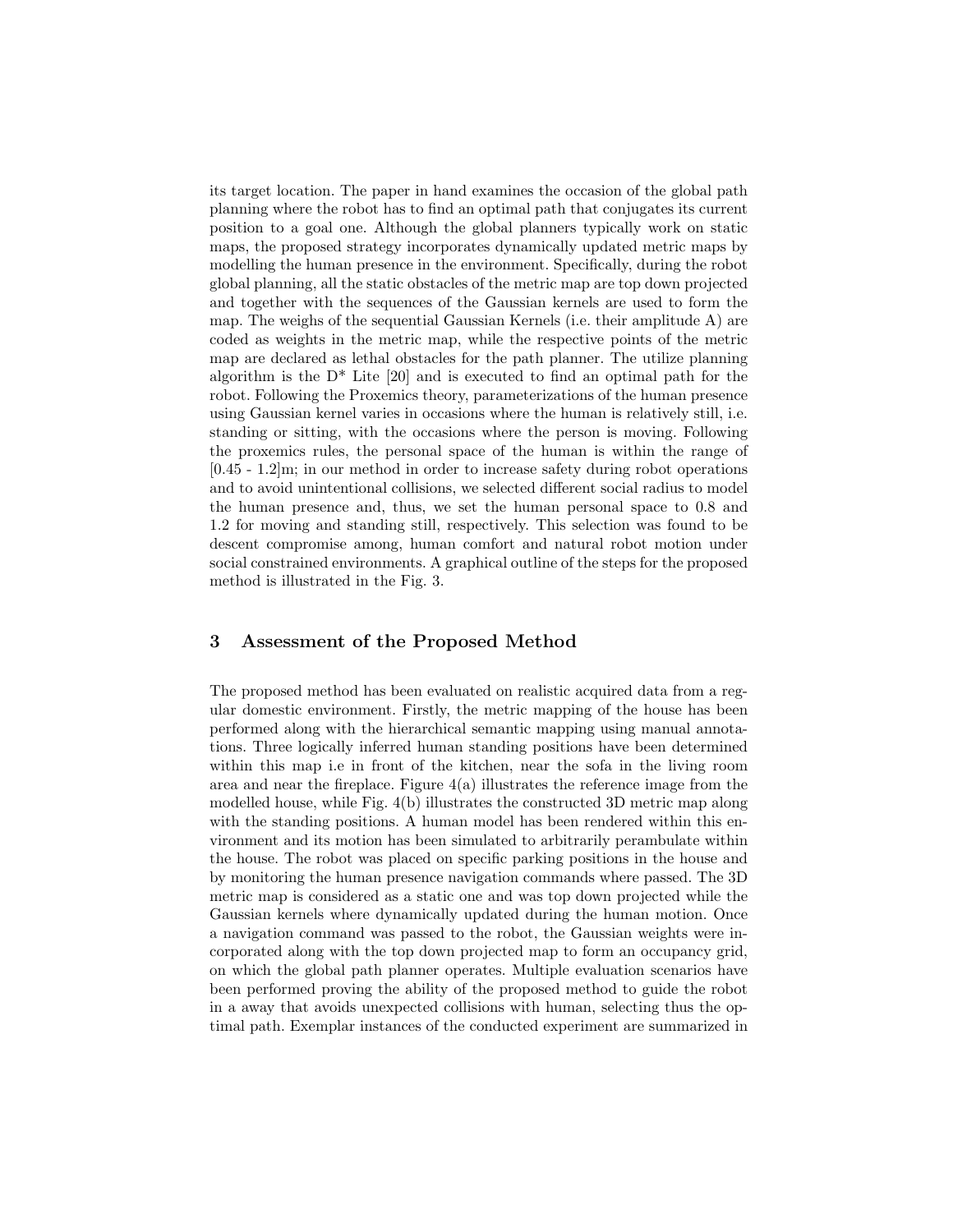

Fig. 3. A graphical outline of the steps of the proposed method; a) the robot planning without human presence, b) the model personal area of the human using a Gaussian kernel, c) the sequences of the Gaussian kernels from the human current position to the standing positions and d) a human aware planned path

Fig. 4, where the ability of the propose method human aware path planning is illustrated.

# 4 Discussion

In this work, a human aware robot navigation method has been developed. The robot apprehends its environment in a human conceivable manner and, moreover, adapts its navigation policies in accordance to the humans presence and activities. The method has been evaluated on a simulated environment, yet on realistic acquired data modeling a real house space and exhibited remarkable performance, toward facilitating human comfort during human robot cohabitation, naturalness of the robot behavior, sociability and safety during robot navigation.

## Acknowledgments

This work has been supported by the EU Horizon 2020 funded project namely: "Robotic Assistant for MCI Patients at home (RAMCIP)" under the grant agreement with no: 643433.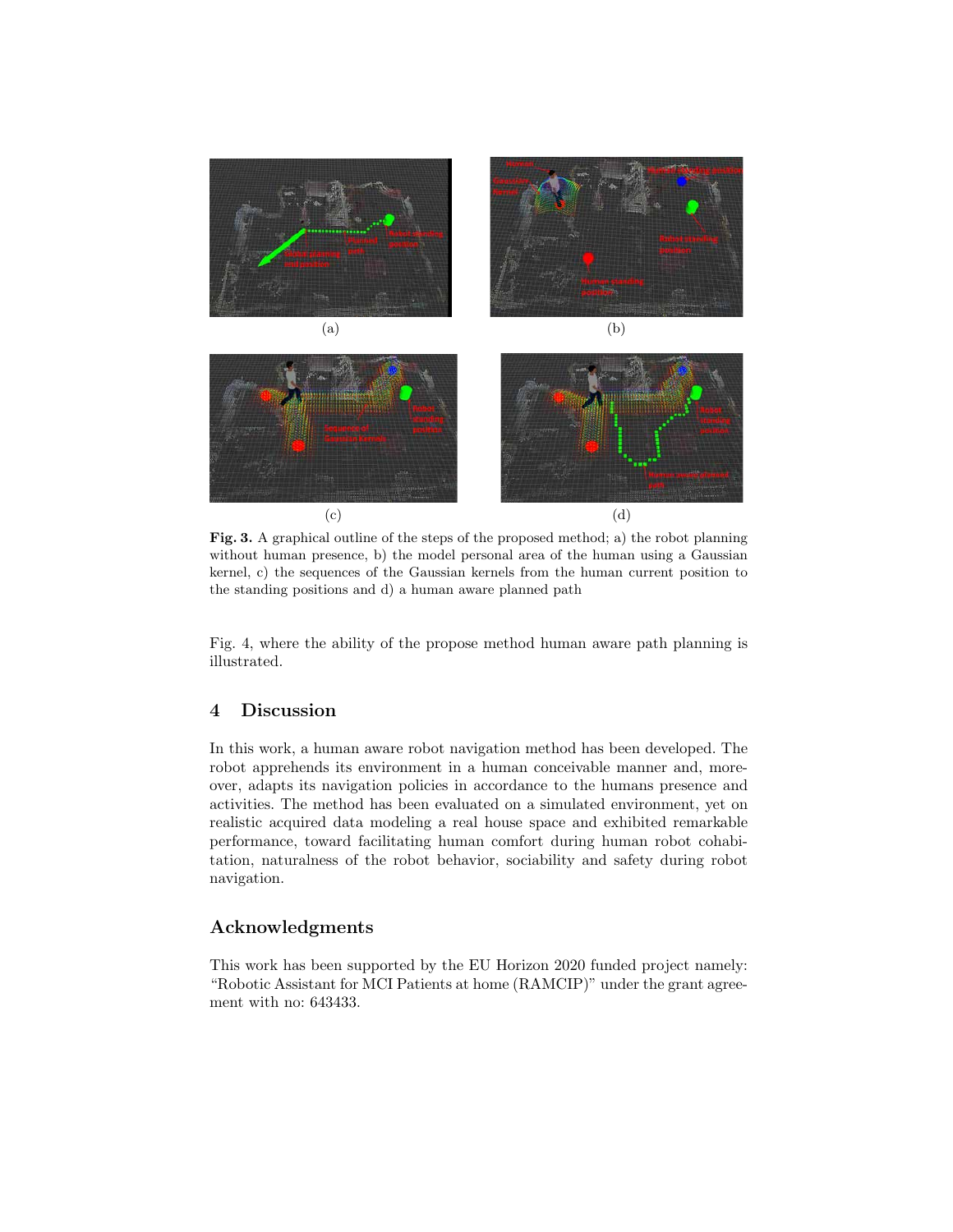

Fig. 4. The first row exhibits exhibits the reference image of the modelled environment and the 3D metric map along with the human standing positions. The rest two rows correspond to the experimental assessment of the methodology for various robot starting positions. On the left column the the robot does not considers the human presence while on the right column the robot considers the human presence in order to draw a path.